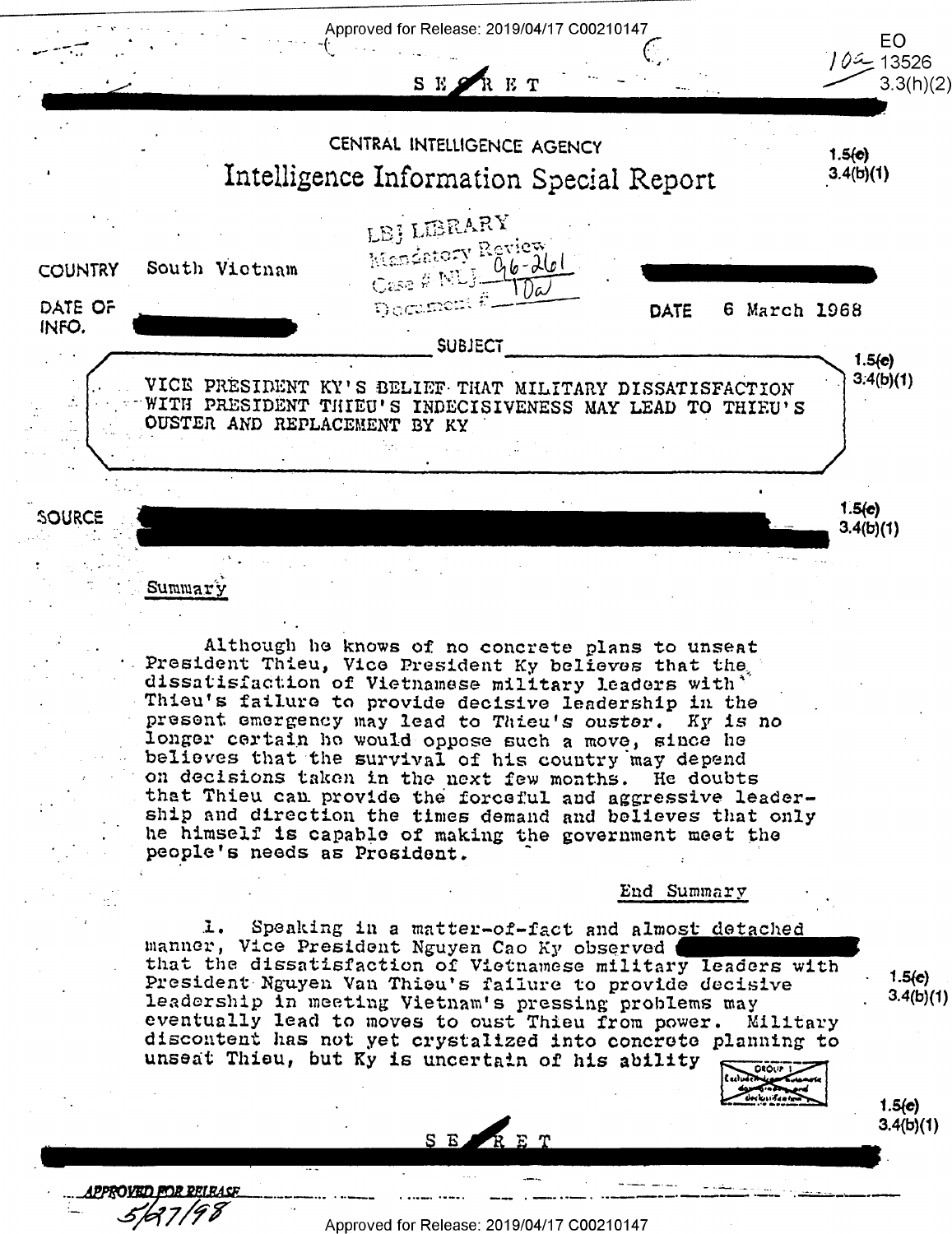. pproved for Release: 2019/O4/17 C00210147

 $\frac{1.5(e)}{1 - e^{-e^{-\frac{e^{2}}{1 - e^{-2}}}}}$ 

 $\overline{\phantom{a}}$ 

 $E$ 

 $\sigma$  , and the set of the set of the set of the set of the set of the set of the set of the set of the set of the set of the set of the set of the set of the set of the set of the set of the set of the set of the set of t

R E R E T WARD A R E T

 $\frac{1}{2}$ ; III.a $\frac{1}{2}$  ,  $\frac{1}{2}$  ,  $\frac{1}{2}$  ,  $\frac{1}{2}$  ,  $\frac{1}{2}$  ,  $\frac{1}{2}$  ,  $\frac{1}{2}$  ,  $\frac{1}{2}$  ,  $\frac{1}{2}$  ,  $\frac{1}{2}$  ,  $\frac{1}{2}$  ,  $\frac{1}{2}$  ,  $\frac{1}{2}$  ,  $\frac{1}{2}$  ,  $\frac{1}{2}$  ,  $\frac{1}{2}$  ,  $\frac{1}{2}$  ,

.

 $\rightarrow$ 1.42 .- $\rightarrow$  11- $\pm$  11- $\pm$  11- $\pm$  11- $\pm$ 

:122 | L. L. H

٠

---------- ...

such action, even if he could, since what is involved now is not just his loyalty to President Thieu, but the survival of to dissuade military malcontents from such planning, since<br>many of the military young turks now regard Ky himself as conservative and a member of the establishment. Beyond this,<br>Ky is not certain that he would want to diss his country. Ky realizes that American government reaction to any coup d'etat in Vietnam would be "very bad".

: 2. Ky believes that the government cannot afford the<br>luxuries of debate and research on urgent problems while the<br>Fiet Cong are camped on the capital's outskirts. It cannot<br>debate priorities between refugee care in the c Vietnamese government needs little added support from the United<br>States; Vietnam needs American financial help in dealing with the refugee problem and clear and repeated expressions of American<br>determination to see the war through, but its primary need is for<br>bold, imaginative, and aggressive presidential leadership.

3. Although Ky had previously called coups outmoded and<br>obsolete in the post-election context, the Viet Cong Tet<br>offensive and its resulting grave problems have greatly changed<br>the situation and could justify a change in l

4. Ky called the next three or four months critical for<br>Vietnam's future. Actions taken during these months will deter-<br>mine whether the turning point eight or ten months hence will see<br>victory or defeat for South Vietnam military officers with the quality of presidential leadership will<br>affect the morale and effectiveness of Vietnamese military forces

 $R$   $R$   $R$   $T$   $(5e)$ 

 $\frac{1}{2}$  3.4(b)(1)

1'

3 P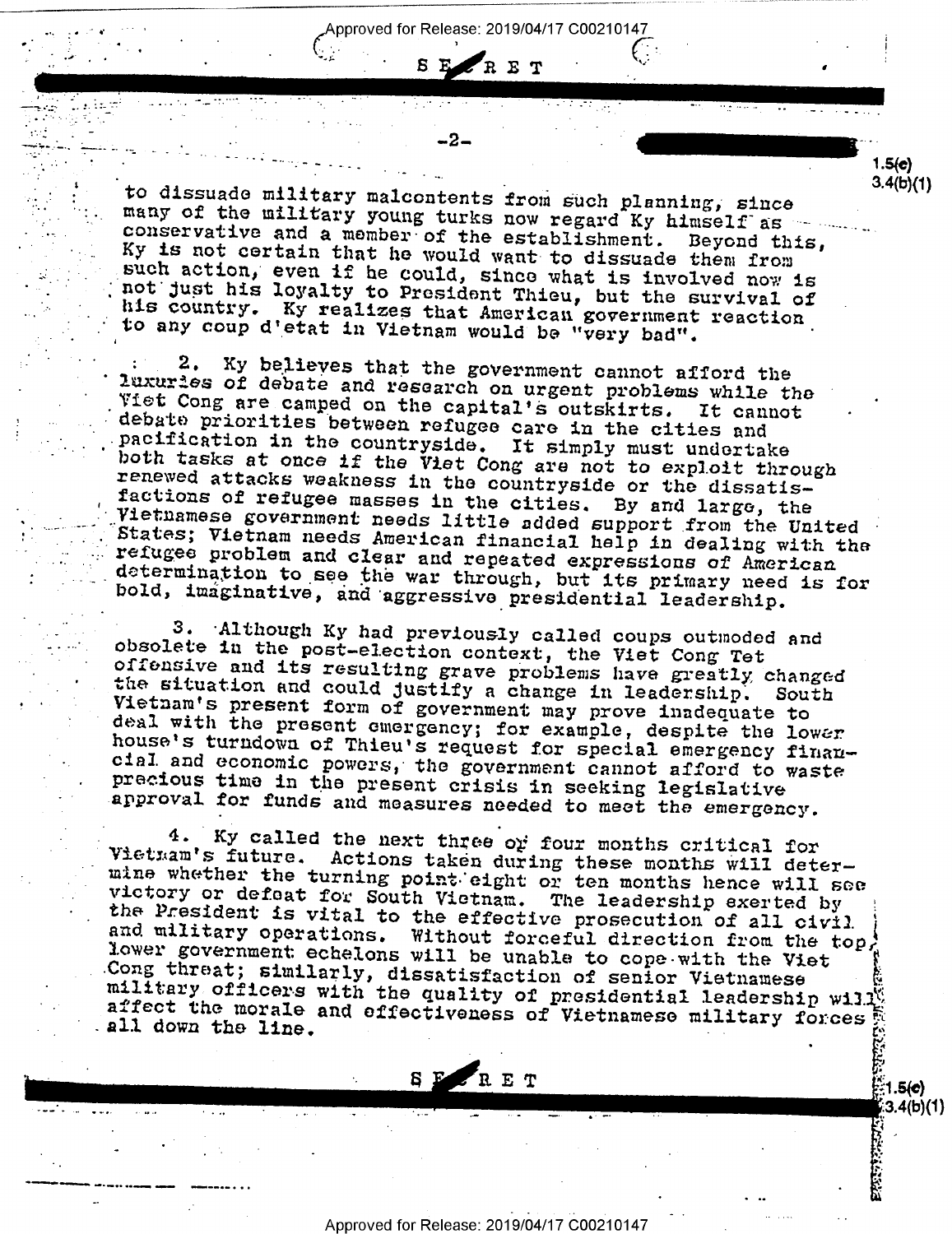. Approved for Release: 2019/04/17 C00210147

<sup>o</sup>-3- 1-54¢)

 $3.4(b)(1)$ 

\_

 $3.4(b)(1)$ 

5. Ky said that President Thieu to date has not provided the leadership required by the situation and that there seems very little hope that he will change in the future. Thieu is basically a loner, unable to seek or encourage the help offered-by subordinates. Even his brother Nguyen Van Kieu admits that the President is too isolated to have effective working relationships with his ministers. Thieu reacts to pressures of the moment, especially American pressures, but makes no major moves until events absolutely require action.

SEORET

 $\frac{S}{\sqrt{S}}$  if  $\frac{G}{\sqrt{S}}$ 

 $\mathcal{L}^{\mathbf{S}_n}$  . The set of the set of the set of the set of the set of the set of the set of the set of the set of the set of the set of the set of the set of the set of the set of the set of the set of the set of the

, . -

6. It is wrong to credit Thieu with new-found decisive ness for his recent removal of the II and IV Corps Commanders and for instituting a training course for new province chiefs; these steps should have been taken months ago, Ky said. Although the plan for reorganization of the armed forces was fully staffed out and approved by General Cao Van Vion and was presented to Thieu in December, it still reposes in the President's office. Minister of Interior Linh Quang Vien and Revolutionary Development Minister Nguyen Bao Tri have repeatedly complained to Ky in recent weeks of Thieu's ' indecisiteness and of the sluggishness of government actions.

7. Ky sought an audience with Thieu on 1 March and in the company of Ministers Vien and Tri voiced his concern over government inactivity on pressing-issues. At this meeting Ky urged the immediate mobilization or 120,000 additional men for the armed forces and suggested that he be given the role, which Thieu then assigned him, of supervising the pacification effort. Thieu voiced his concern over the adequacy of training facilities for 120,000 new soldiers and over American willingness to arm and equip them. Ky urged streamlined training of the new conscripts at existing facilities, followed by in-unit and combat training as the men\_are assigned as fillers in existing units. To settle for the delays of orthodox training and assignment precedures, Ky argued, would be to risk defeat by the Viet Cong<br>with too little and too late. American willingness to arm the new troops could be relied on since the United States would welcome this initiative and use it to answer its domestic critics of the Vietnamese failure to mobilize fully. Typically, Ky said, Thieu finally agreed to the additional mobilization but three days later had failed to act to implement it.

 $\sum_{i=1}^{n}$  ET  $\sum_{i=1}^{n}$  ET  $\sum_{i=1}^{n}$  ET  $\sum_{i=1}^{n}$  ET  $\sum_{i=1}^{n}$  ET  $\sum_{i=1}^{n}$  ET  $\sum_{i=1}^{n}$  ET  $\sum_{i=1}^{n}$  ET  $\sum_{i=1}^{n}$  ET  $\sum_{i=1}^{n}$  ET  $\sum_{i=1}^{n}$  ET  $\sum_{i=1}^{n}$  ET  $\sum_{i=1}^{n}$  ET  $\sum_{i=1}^{n}$ 

. The contract of the contract of the contract of the contract of the contract of the contract of the contract of the contract of the contract of the contract of the contract of the contract of the contract of the contrac